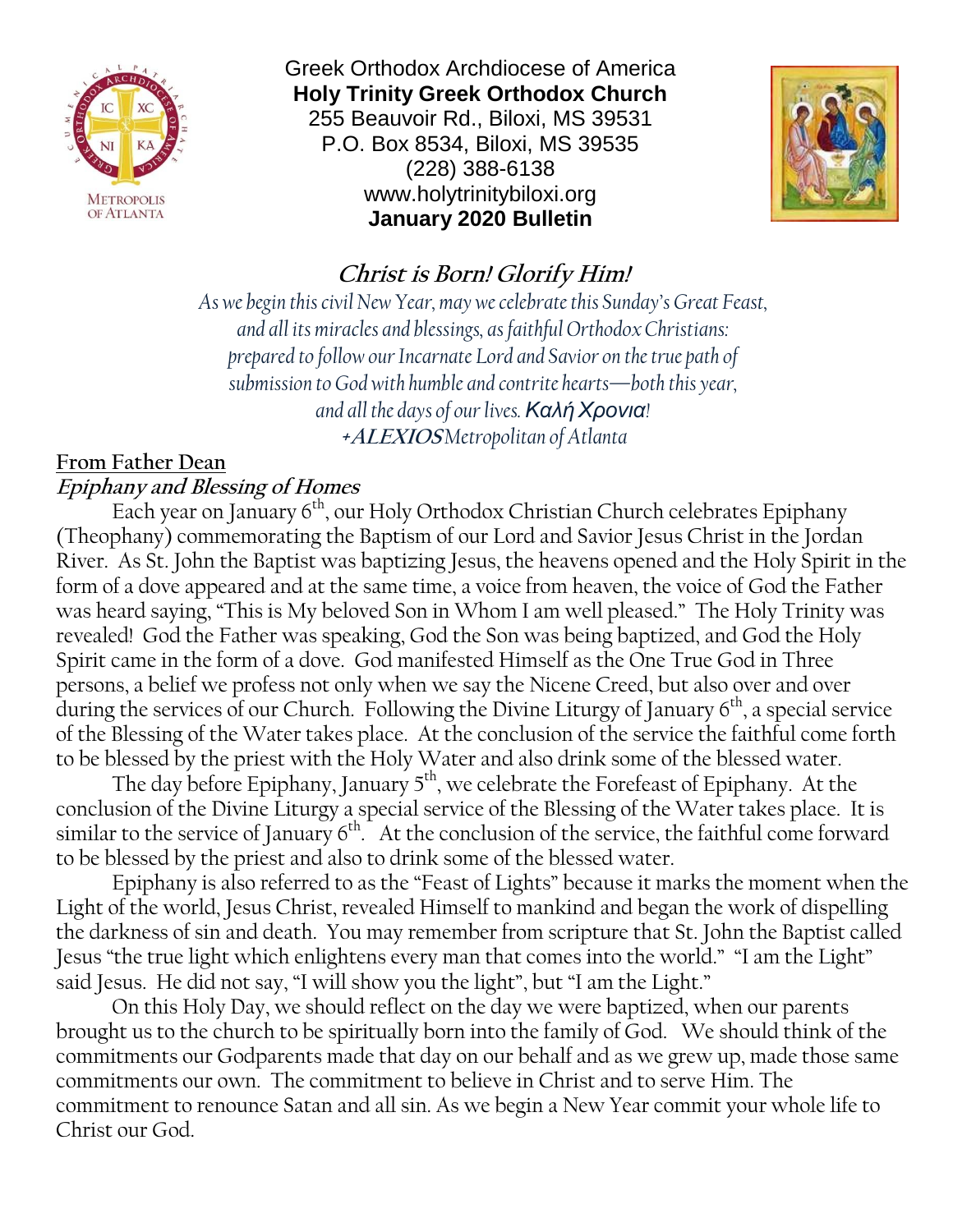Our Holy Orthodox Christian Church has a beautiful tradition of having the priest come to bless our home with the Holy Water of Epiphany thereby bringing Christ and His blessings into our home for the New Year. Homes East of the church will be blessed on January  $12^{th}$ . Homes West of the church will be blessed on January 19<sup>th</sup>. To have your home blessed, give your name, address and phone number to one of the Parish Council members. Prepare your home to be blessed by placing a bowl of water, an icon and a candle on a table. Fr. Dean will offer special prayers for your family and bless all the rooms of your home with the Holy Water of Epiphany.

## **Schedule of Services**

Sunday Divine Liturgy at 10:00 am on Jan 5 with Fr Dean Sunday Divine Liturgy at 10:00 am on Jan 12 with Fr Dean Sunday Divine Liturgy at 10:00 am on Jan 19 with Fr Dean Sunday Divine Liturgy at 10:00 am on Jan 26 with Fr Dean **Visitors**

A warm welcome to Holy Trinity Greek Orthodox Church. We are glad to have you worship with us today. Please join us for Fellowship Hour in our Social Hall after Liturgy

**2019 – A Year of Faith by George Yurchak . . .** Holy Trinity still stands in faith as a beacon of Orthodoxy for the Mississippi Gulf Coast. As we look back over the past year, we have much to be thankful for. It was a year of challenge and joy. Fr Dean Gigicos and Fr Paul Mayernick continued serving Divine Liturgy and Holy Week Services throughout 2019. In addition Fr Ernesto Obregon and Fr Paul Costopoulos also helped serve Divine Liturgy during 2019.

As our parish moves forward we are no longer strictly Greek. We continue to welcome new members from a wide range of geographic and ethnic backgrounds, including a growing number of new converts to Orthodoxy. Today is God's time for us . . . and this is God's place for us. Holy Trinity will live on!

Your Parish Council and Ladies of the Agape worked hard, but you worked harder to make it happen.

CoCo Collins and Angelos Vamvakas were honored with the Archangel Michael Award from His Eminence Metropolitan Alexios at a Metropolis of Atlanta dinner and reception.

We had the most successful International Christmas Festival & Pastry Sale where the festival attendees kept coming and coming and we completely sold out of all our foods and most of our pastries. Our International Christmas Festival is dedicated to the spirituality, culture, art, music and food of the different ethnic cultures that make up Holy Trinity: Greek, Russian, Ukrainian, Romanian, Belarusian, Kazakhstanian, Georgian, Moldovan, Uzbekistanian, those with Hungarian and German backgrounds as well as the many converts to Orthodoxy. The Festival included dancing by the Georgian Dance Ensemble who came down from New York City, the Greek Kefi Dancers who came over from Birmingham Alabam and our own Gulf Coast Hellenic Dancers and Ukrainian Dancers plus the traditional foods of those ethnic groups. Our entertainment showcased the different cultures: Georgian Dance Ensemble, the Victory Belles from the National World War II Museum, our own Karen Henderson singing God Bless America, Eyler Coates and Steve Collins playing harp and bagpipes, and finally, Greek musicians Nick Trivelas and Megan Jensen. We also had a beautiful young Ukrainian singer, Polina, making her first appearance at our Christmas Festival and on the Mississippi Gulf Coast.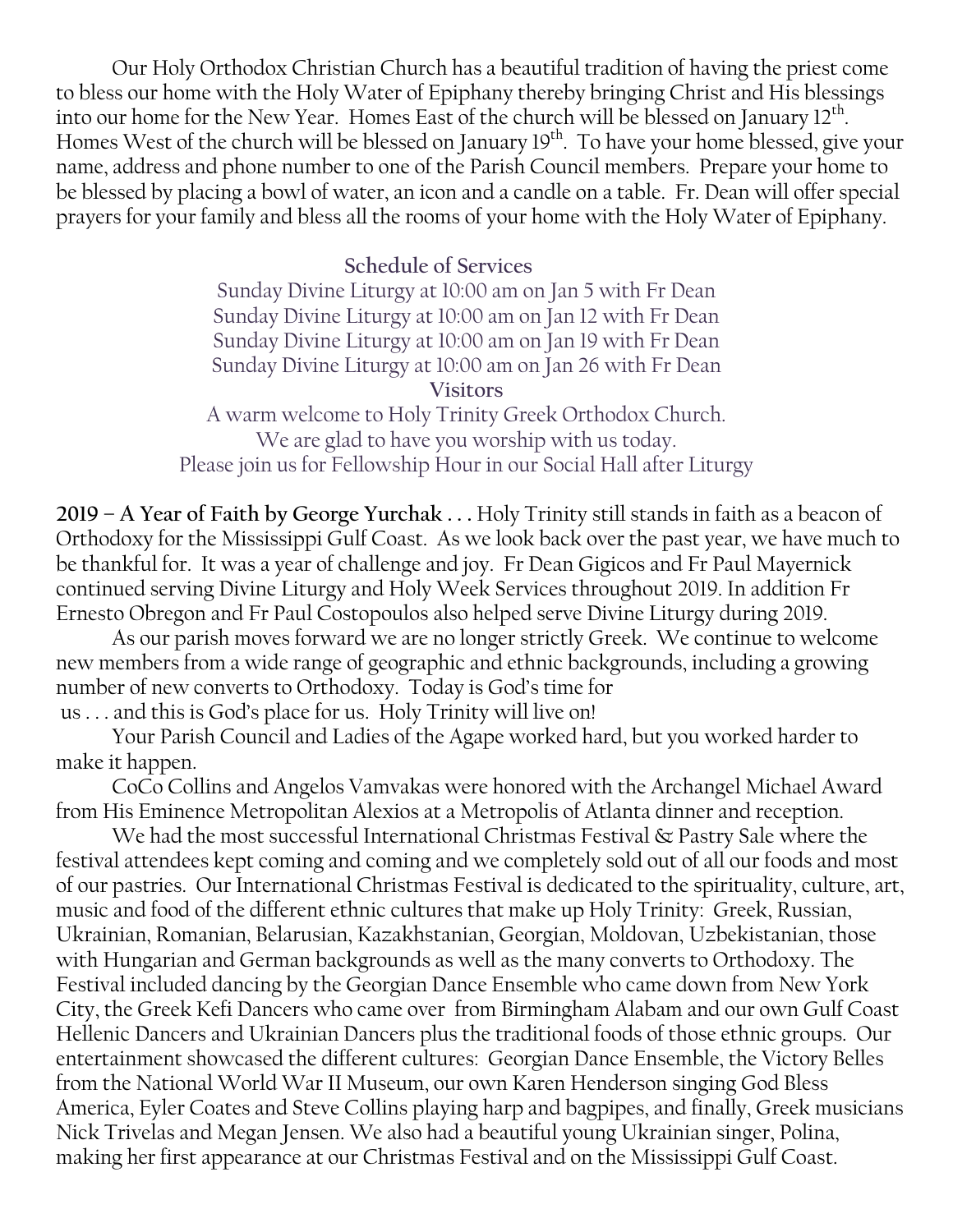We continued with the Slavic tradition of Blessing Easter Baskets and had a wonderful Holy Week with the Resurrection of our Lord Jesus Christ and a very well attended Agape Feast. We honored Holy Trinity's veterans who give and gave so much through service to our country.

Our members also participated in Orthodox Retreats at Holy Trinity Greek Orthodox Cathedral in New Orleans and Annunciation Greek Orthodox Church in Mobile. We celebrated International Women's Day and International Men's Day at Holy Trinity with a special luncheon and gifts. Helena Docherty and Michael Young were confirmed into the Orthodox Faith.

Holy Trinity again participated in the Gulf Coast Historical Society's Cultural Exposition and the Armed Forces Retirement Home Cultural Day. Also, as a result of Holy Trinity's International Christmas Festival we participated in coast libraries Children Summer Reading Program for Ethiopian and Russian. Also, Holy Trinity helped with the "Christmas and Mother's Day Concerts at Mary O'Keefe Cultural Center put on by Nataliya Petrovska-Molsbee which also featured some of our parishioners. Holy Trinity supported the International Seamen Center "Christmas on a Ship Program" with Russian/Ukrainian seamen when their ship came into Gulfport Harbor. Our parishioners gave them gift bags, said the Lord's Prayer in Russian, sang Christmas carols in Russian and enjoyed each other's fellowship.

We continued to be involved in a number of charities. We were involved with Focus North America in the school backpack program where we provided 24 backpacks filled with school supplies, to the Biloxi School System for disadvantaged school children. We continued with Feeding the Hungary by giving monetary, food donations and "Bags of Love" to those in need. We donated new hand bags filled with toiletries and other items to the Gulf Coast Women's Center for Non-Violence. We stay involved with the Kids-Make-A-Wish Program, whose kids have terminal illnesses and want a special wish fulfilled. Some of these kids even helped work at our International Christmas Festival. We also donated four Christmas Trees to four families with kids making their wish come true. Holy Trinity was honored by the Mississippi Kids-Make-A-Wish Charity at a breakfast at IP Casino Resort Spa. We contributed to "Give Kids The World" charity which provides vacations to Disney World to terminally ill children and their families. We contributed to the Diakonia Retreat Center as part of the Guardian Angel Program. Holy Trinity honored Married Couples on World Marriage Day.

When Hurricanes devastated the east coast we answered the call for Hurricane Relief and took collections to support our sister churches and families in need. Holy Trinity supported her sister parishes by attending the Mobile GreekFest and the New Orleans Greek Festival. Some of our parishioners also attended and supported other Festivals in Potomac Maryland (Romanian and Serbian), Belle Chasse Louisiana (Croation Festival) and Greek Night in Gulf Shores. Some also attended the Yarmaka Festival in Mobile where Sheila and George Yurchak were invited to do their Ukrainian and German dances We continue to increase our library with additional donations of books, CDs DVDs and pamphlets.

Two of our parishioners became a U.S. citizen this past year: Elena Shilova and Maria Vamvakas. Inessa Kalinovskaya-Ramsey received her Physician Assistant Degree. Dr George Loukatos opened his new clinic, Alpha Urgent Care Clinic in Biloxi.

The Gulfport Galleria of Fine Arts hosted an Art Exhibit by over 24 Holy Trinity artists and they asked us to extend it for an extra month. The exhibit was entitled "Gifts from God." The inspirational artwork included a diverse mix of paintings, prints, drawings, needlework, jewelry, ceramics, pottery, wood carvings and crafts.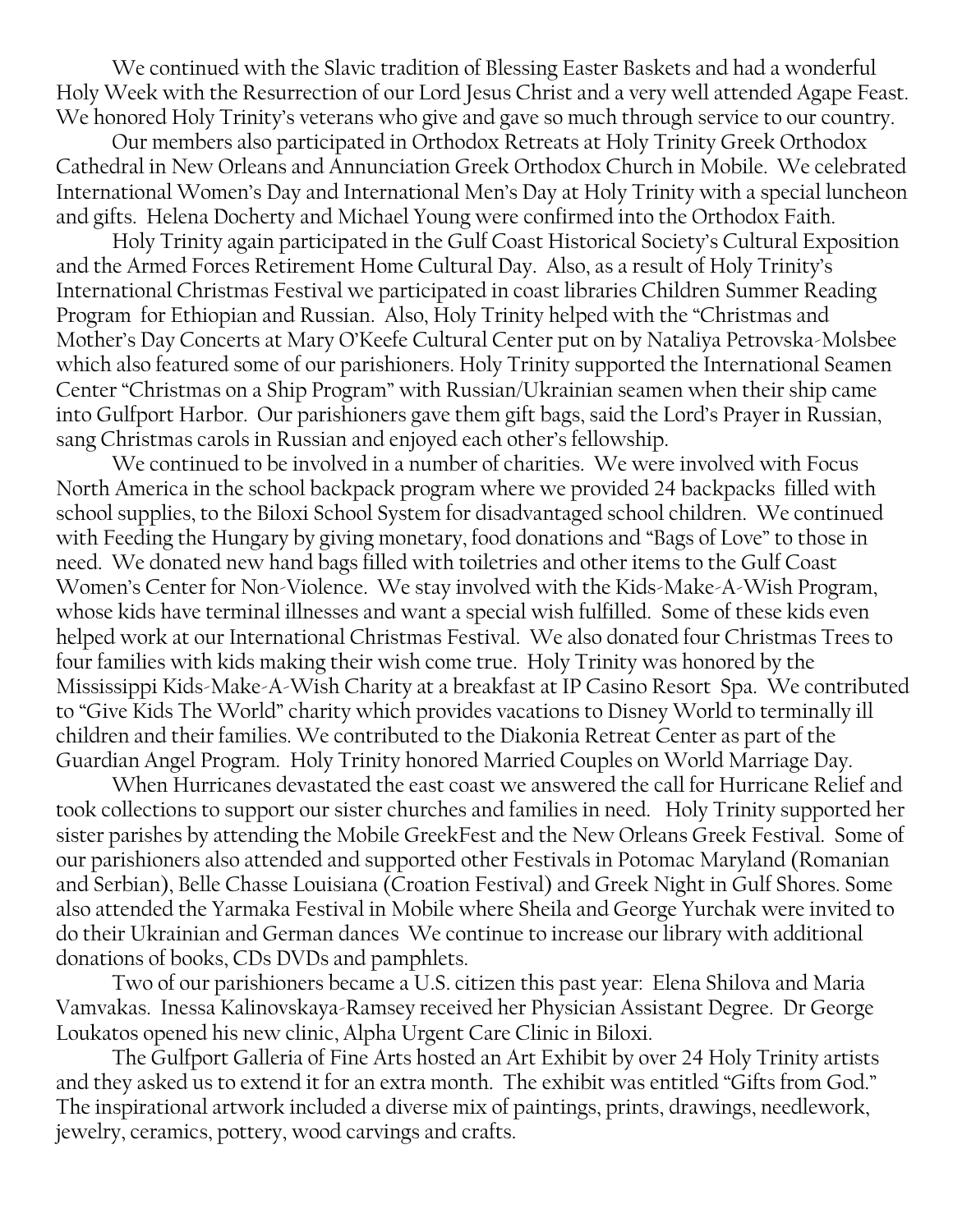ChoRuss Vocal Ensemble from St Petersburg Russia was hosted and performed at Holy Trinity with songs sung at Orthodox church services and Russian folk songs. This was their first ever appearance in Mississippi and on the Mississippi Gulf Coast.

Now we look forward to 2020 and building upon our accomplishments with a sense of anticipation, contemplation of what may come, setting of goals, and prayer for health and happiness in the community. May we share in the joy of this season of light and life, expecting the great and abundant blessings of God in the coming year. Let us offer our worship and prayers, as we serve one another and all of the people, in the grace and power of Jesus Christ Our Lord. To start the year we are blessed to celebrate two beautiful and holy feasts of the Church – the Feasts of St Basil and Theophany.

**Feast of St Basil - January 1st . .** . Saint Basil was born into a wealthy Christian family in Caesarea Cappadocia, Asia Minor, in 330 AD. He was one of six children, all of whom became saints. He visited monastic centers and he himself founded a monastic community where he lived with other monks for about five years. He wrote many rules and guidelines for monastics so that all Eastern monasticism owes something to his spirit. He greatly cared for the poor and suffering and built an estate which included houses for travelers, a church, a hospital and a hospice all with a complete staff. A famine struck the area and sent many poor and starving into his care; their pain grieved him and he labored to feed them with his own hands. He wrote, "If you are reduced to your last loaf of bread and a beggar appears at your door then take the loaf and lift your hands to heaven and say, O Lord, I have but this one loaf. Hunger lies in wait for me but I revere Your commandments more than all other things". If you should say this, then the bread you gave in your poverty will be changed for an abundant harvest. Basil was aware of his own shortcomings and dispirited by disappointments in his life of struggles, wrote: "For my sins, I seem to fall in everything". Nevertheless, he was far from a failure. His labors, including his writings On the Holy Spirit greatly contributed to the final triumph of Nicene orthodoxy at the second Ecumenical Council of Constantinople in 381. He had a great effect on the formulation of monasticism, the Liturgy of Saint Basil is largely his own work, celebrated ten times during the liturgical year and author of the Anaphora (the central portion of the Divine Liturgy). We also celebrate St Basil with St Gregory the Great and St John Chrysostom on the Feast of the Three Great Hierarchs on January 30th.

**Feast of Theophany - January 6th . . .** Make ready, O Zebulon and prepare thyself, Nephthali. River Jordan, stop flowing and leap for joy at the Lord's coming for Baptism. Rejoice, O Adam, with our first mother; hide not yourself as in Paradise of old. For seeing us naked He has appeared, to clothe us with our first garment. Christ has appeared, to renew the whole of creation. Theophany means the "Manifestation of God." Jesus' Baptism by St. John the Forerunner in the Jordan was the beginning of His public ministry. All three Persons of the Trinity were shown forth at one time and place: the Father testified from on high to the divine Sonship of Jesus; the Son received His Father's testimony; the Holy Spirit was seen in the form of a dove descending from the Father and resting upon the Son. Personification of the Sea and the Jordan are seen in the water, recalling the words of Psalm 113: "The sea saw it and fled; Jordan was driven back." On the left, we see the olive tree with the branch cut off and the ax laying across it. This signifies that this is the divide between the Old Covenant and the New Covenant and we are grafted into spiritual Israel, the Church, by Baptism. See the poster at the end of this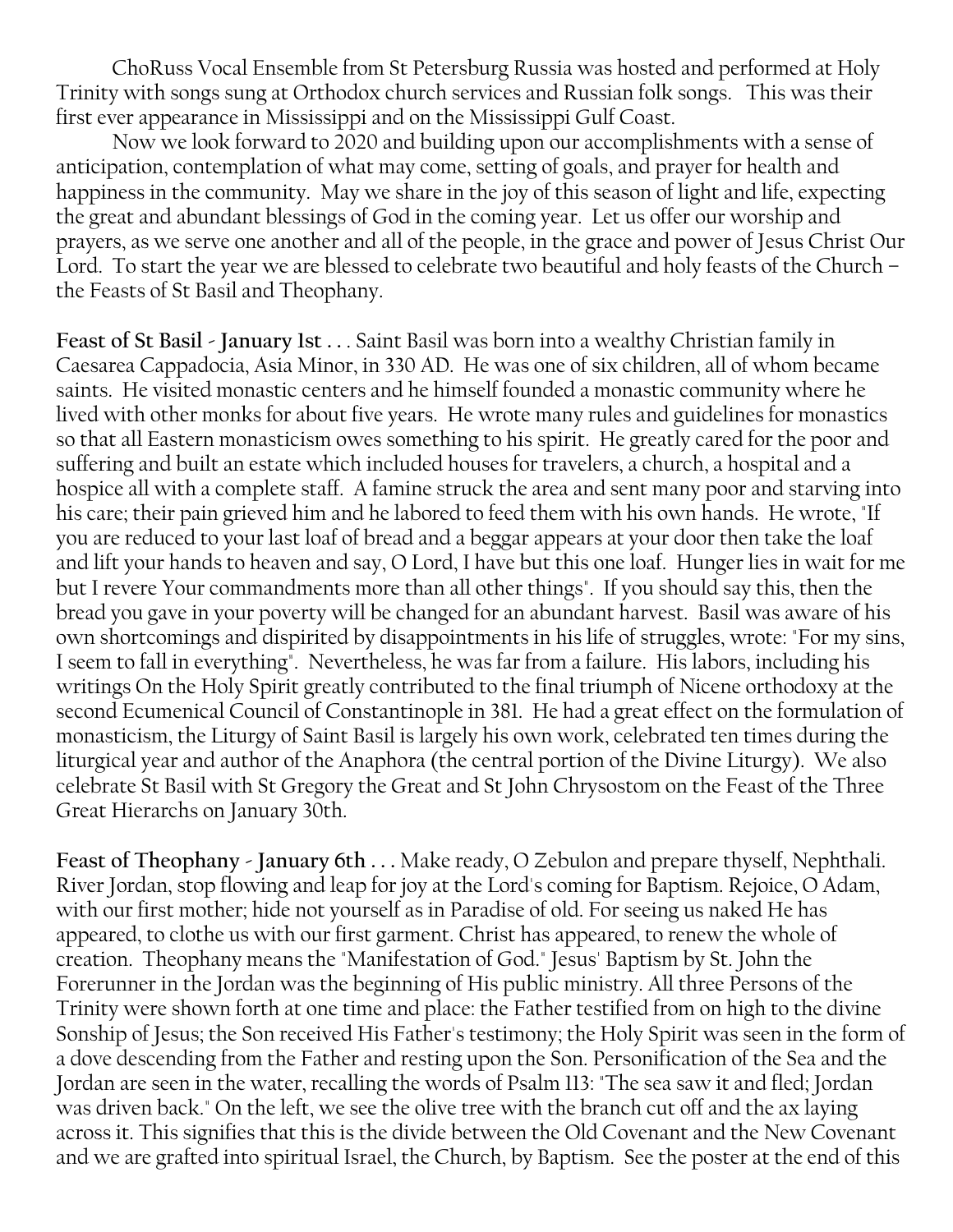bulletin for more on the Feast of Theophany. Other January Feasts . . . Other major feasts during January include: Synaxis of St John the Forerunner, January 7th; St Anthony the Great, January 17th; Euthymios the Great, January 20th, St Gregory the Theologian, January 25th and the Three Hierarchs, January 30th.

**Blessing of Water and Homes . . .**January 6 is Holy Theophany where we celebrate the Baptism of our Lord. The difference between His Baptism and our baptism is that when we are baptized, we are changed. When Jesus was baptized, He changed the water. We will do the service of the Blessing of the Water at Liturgy on Sunday January 5 bring a small container. If you don't have one, we will make them available in the church. With the Feast of Theophany begins a season for the Blessing of Homes. There are two goals in this: 1) To recognize the Baptism of our Lord and our own as well and 2) To pray for God's blessing on our homes and our families. God made our bodies as well as our souls and is concerned with the whole; where we eat, where we sleep, what we drive, our pets – May God bring his blessing to it all. Blessings will take place on:

- Sunday, January 12, homes East of Gulfport by Fr Dean,
- Sunday, January 19, homes West of our church by Fr Dean.

If you would like your home blessed, contact George Yurchak at 228-860-3376 or georgeyurchak@yahoo.com who will make the arrangements with Fr Dean , and accompany him to your home.

**January 12, Vasilopita . . .** We will have the Greek tradition of cutting the Vasilopita Bread on January 12 after Liturgy. We will have a Pot Luck Luncheon to follow. Please bring one of your favorite ethnic dishes for the occasion to share with all. On this day we will also continue the tradition of taking a collection for St Basil's Academy, the orphanage maintained by the Archdiocese in upstate New York.

**Russian Christmas on a Ship Program, Now on January 15 . . .** Holy Trinity will once again visit a ship in Gulfport Harbor to help Ukrainian and Russian seamen help celebrate their Russian Christmas (usually January 7 but delayed) since they are away from their home and families. We will bring the seamen gifts, sing Christmas carols and say the Lord's Prayer with them. We will also get a tour of their ship. We will meet at Gulfport Harbor at 11:30 am for the 12 noon – 1 pm Christmas Program on the ship. Let's support this program because the crew enjoy it. Contact George Yurchak if you are interested in attending (friends are welcome) at 228-860-3376 or [georgeyurchak@yahoo.com.](mailto:georgeyurchak@yahoo.com) Complete details will be provided where to go on Sunday January 12.

**General Assembly Meeting, Sunday February 2. . .** At the General Assembly we will bring everyone up to date on business from 2019 and a look ahead into activities in 2020. Treasurer's report will also be provided along with a Stewardship update.

**2020 Church Calendars . . .** The 2020 Church Calendars are available in the Church Narthex. They were donated by Irene Koskan, and George & Janie Mavromihalis in memory of several relatives.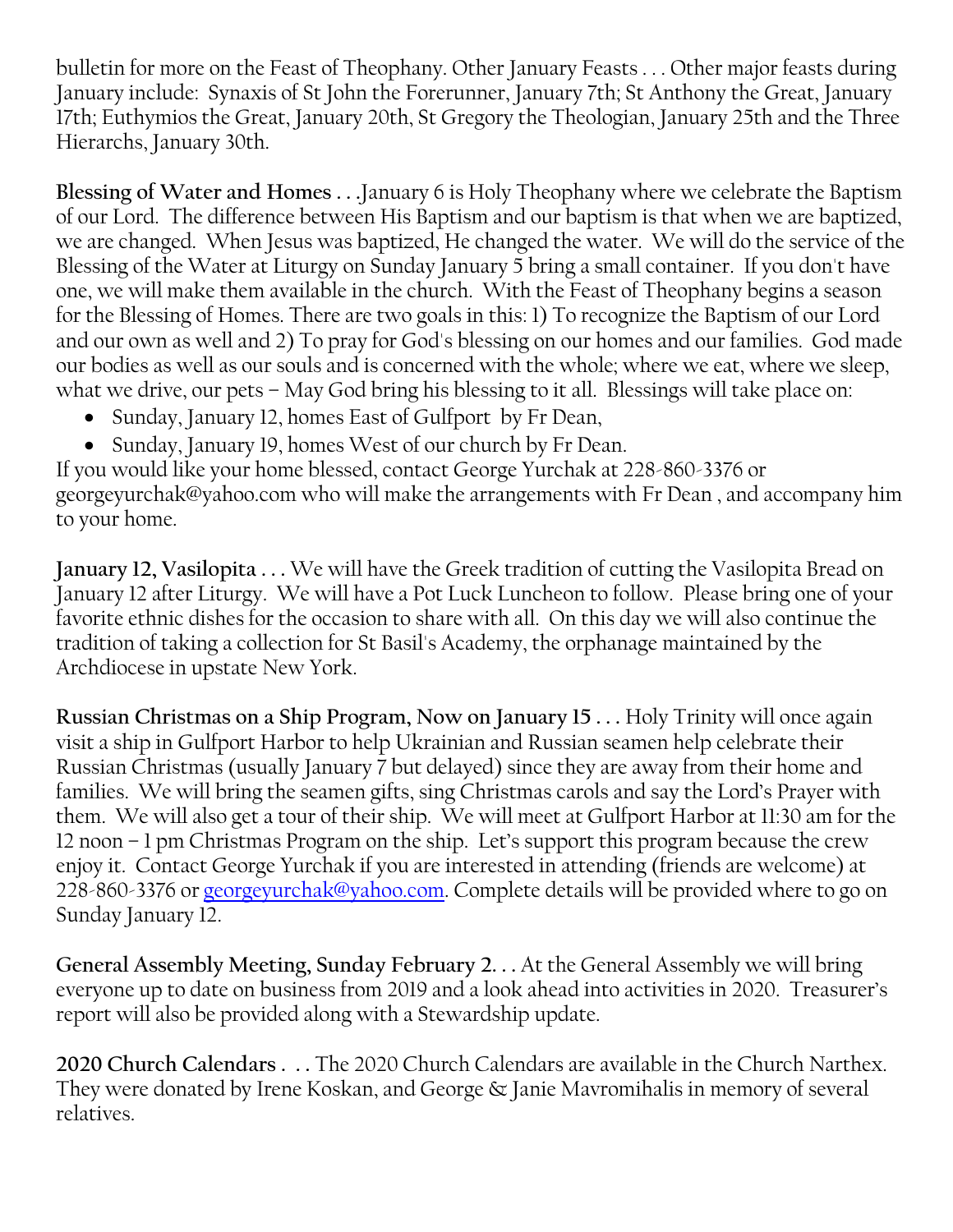J**anuary Birthdays . . .** Happy Birthday to Leonardo Aron-January 3, Demetri Vlahos-January 10, Vona Wawryszcuk-January 12, Linda Peters-January 22, Natalia Petrovska-Kirkby-January 24, Elaine Stevens-January 26, Sheila Yurchak-January 30, Cyril Hugh Donohue-January 31. If we don't have your birthday please contact Sheila Yurchak at 228-297-0526 or sheilayurchak@yahoo.com.

Anniversaries for January. . . Brandi and Hugh Donohue will celebrate their 5<sup>th</sup> on January 10.

**Church Thanks . . .**Thanks to all those who have given their time and talents in helping out at Holy Trinity throughout the year. Your time and help contributes significantly in welcoming new parishioners, keeping up the church/grounds and keeping the church available for all Orthodox to attend. Thanks again to those generous parishioners who have brought their special food items for our after Liturgy social hour. Many thanks to Eleni Vganges, Virginia Freeman, and Donna Collins for making the Prosforo throughout the year. HUUUGE thanks to all those who gave their time and talent to the 2019 International Christmas Festival & Pastry Sale in helping make this event a very successful fund raiser. Thanks to George & Sheila Yurchak for putting together our Bulletin and Newsletter each month. Our sincere appreciation goes out to Fr Dean for driving from Mobile on Sundays and all the other days for special events, as well as Fr Paul for Holy Week Services. Also thanks to Fr. Ernesto and Fr Paul Costopoulos for driving down from Birmingham for Divine Liturgy.

**Religious Needs . . .**Clergy are available for talk, confession, pastoral counseling, spiritual care, individual prayer. Tours of our church can be arranged. If you want to set up an appointment, please contact George Yurchak – 228-860-3376 or georgeyurchak@yahoo.com.

**Get Well . . .**Prayers and blessings to Fr Jim Karagas, Karen Bridges, Elizabeth and Akaterina Vamvakas, Photine and Angelo Hagicostas, George Vaporis, Mitch & Lela Roberts, Virginia Freeman, Melissa Schwartz, Tom Portaritis, and Nikki Arnold. Fr Dean will conduct home visitations and give communion to those parishioners who are ill and can't be with us for Liturgy. Please contact a parish council member or the priest to make arrangements. If we missed someone please contact Nancy Malek at 228-265-1411. We want to pray as a community for those that may be too ill to be with us during church services.

**Prayer Box. . .** We have a prayer box in the Narthex. If there is anyone you wish a prayer said, place their name in the box, or contact Nancy Malek at 228-265-1411.

# **Ethnic Marketplace & Gift Corner**

Please remember the Ethnic Marketplace and Gift Corner for your shopping needs. We have many ethnic items for sale. Included in the Marketplace are olive oil, halva, olives, jellies, pickled tomatoes, seaweed salad, candies, Greek cheeses and coffee, etc. In the Gift Corner we have Greek tablecloths and aprons, icons, bracelets, Greek coffeepot & coffee, jewelry, Greek CDs, incense and charcoal, Russian dolls, nesting dolls, lacquered Russian products, Russian kitchen supplies, Greek T-shirts, etc.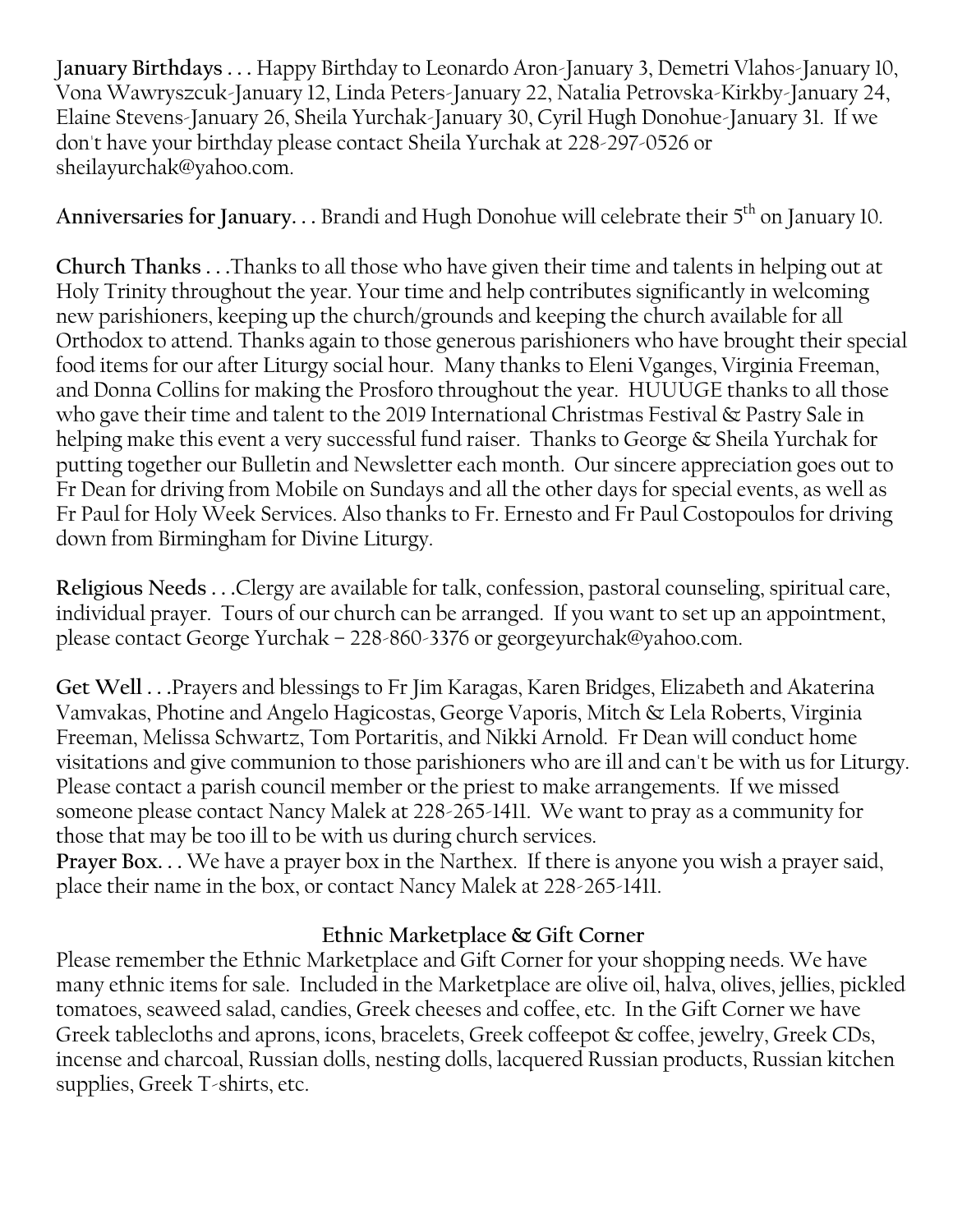### **Prioritize Sunday as the Anchor of Your Family's Week**

The Divine Liturgy is the primary worship service in the life of the Orthodox Church. It is where the Body and Blood of Our Lord and Savior is offered for the forgiveness of sins and eternal life. Simply put, attending the Divine Liturgy as a family should be a priority. The Lord's Day isn't merely the day we go to church – it is the primary day we become the Church – the people of God. (By George Tsongranis)

### **Prayer for the Military**

*We thank Thee, O Lord our God for all the blessings which Thou givest us. Thou has kept us by Thy power in good health during the night and Thou has called us up from sleep, that we may enjoy the light of day and to marvel at Thy Majesty. We entreat Thee, O Lord, grant that we may live this day without danger or sin, but full of Thy mercies and Thy divine care. Protect my family and the families of my fellow-servicemen from all evil. Enlighten the peoples who* 

*conquer and torture other nations; make them repent and seek peace, leaving other lands and their dwellers free. Open Thou the eyes of our mind to see Thy divine law and incline our hearts ever to do Thy commandments, to the glory of Thine all-holy Name of the Father and of the Son and of the Holy Spirit, Amen. O Thou Loving Father of us all, Who are here and everywhere, let Thy blessing be upon my loved ones at home. Keep them in Thy gracious care, protect them by Thy power and make their hearts glad in the thought of Thy nearness. Help them and help me to feel* 

*that however separated we are by distance, in Thee we are close to each other. Amen.* Chaplain W. Basil Stroyen, USAF, wrote to Metropolitan Leonty during the Korean War, asking him for a prayer which would be appropriate for use the servicemen under his care. This prayer was sent to him. He had copies made for distribution and for pasting in the Divine Liturgy book, which was used at Services. It was recited by the congregation following the Services and used by many of the servicemen in their daily lives. Just two years ago a copy was sent to him a serviceman, who had kept it in his wallet since 1955. (Source: The Orthodox Herald, May 2003)

### **STEWARDSHIP**

PLEASE REMEMBER TO SUBMIT YOUR PLEDGE FOR 2020. Holy Trinity Greek Orthodox Church wants to have all pledges in as soon as possible but no later than January 31 and is grateful for every donation received throughout the year. Your generous support enables Holy Trinity to spread the teaching of Our Lord Jesus Christ, serve regular Divine Liturgies and Sacraments and provide spiritual nourishment to our faithful, their families and those in need. Your pledge of support is a sign of your heartfelt participation in the life of our parish family and it plays a vital role enabling us to meet our financial responsibilities.

We pray that everybody who attends Holy Trinity and cares for its financial security will make a pledge for 2020. You can find a 2020 pledge form at church. It will soon be available to download on our website www//holytrinitybiloxi.org website, under Stewardship. We will be mailing you a stewardship form in the event you are unable to come to church. Please take a few minutes to fill out the pledge from and submit it to Craig Henderson (Stewardship Chairman), George Yurchak (President, Parish Council) or Rodney Bridges (Treasurer, Parish Council).

## **HOLY TRINITY GREEK ORTHODOX CHURCH STEWARDS FOR 2019** Thank you to everyone who has contributed to the 2019 Stewardship Program:

Chrisanthi Beach Stavroula Beach Mike Bodisch Caleb Bridges Rodney & Karen Bridges Robert Brouillette III John & Donna Collins

Steve & CoCo Collins Nicoletta Conner George Contas John Demetrakopoulos Hugh & Brandi Donohoe Virginia Freeman Natalya Gray

Dmitry Guzhvin Angelo & Photine Hagicostas Craig & Karen Henderson Cristian & Meri Ionescu Mihail Kastrinos Chrisie Soula Kiessling John & Cornelia Koniditsiotis